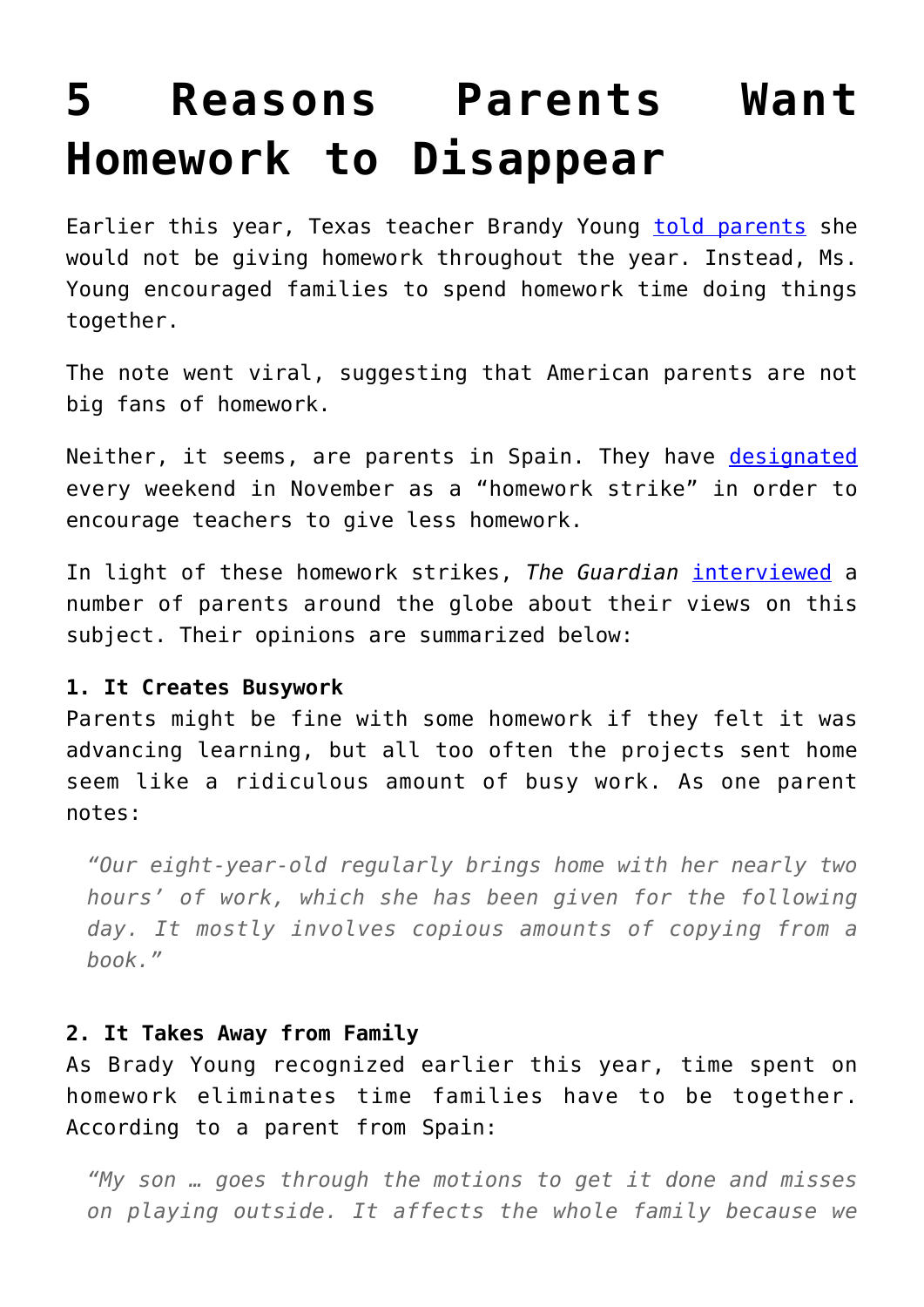*cannot leave the house until it's done, and often this means that we miss trips to the park or afternoon walks etc."*

# **3. It Causes Stress**

By giving homework out, many parents believe schools deprive their children of the time they need to decompress. As a result, stress increases and pent-up energy explodes:

*"I have two boys, they are eight and six…. They have too much homework and have always thought that, particularly the older one and he gets quite stressed about it. He likes being outside, jumping off walls and pretending to be Spider-Man, so I feel sorry making him come inside to work after school. It's understandable that he wants to let off steam when he's been working all day."*

#### **4. It Hinders Sleep**

A good night's sleep is considered to be essential to good academic standing. Unfortunately for some students, the academics they bring home from school are the main hurdle in getting rest:

*"Our eldest is in class eight (age 14, last year of middle school) and gets hours upon hours of homework every night. Often he is still awake at midnight finishing it."*

### **5. It Destroys Interest in Learning**

According to one parent from London, the homework her child received in kindergarten was enough to kill his interest for school. As she explains, her child didn't "view learning as fun or engaging anymore." Instead, it became "a task that defines how he is perceived."

Former teacher of the year John Taylor Gatto **once said**:

*"It is absurd and anti-life to move from cell to cell at the sound of a gong for every day of your natural youth in an*